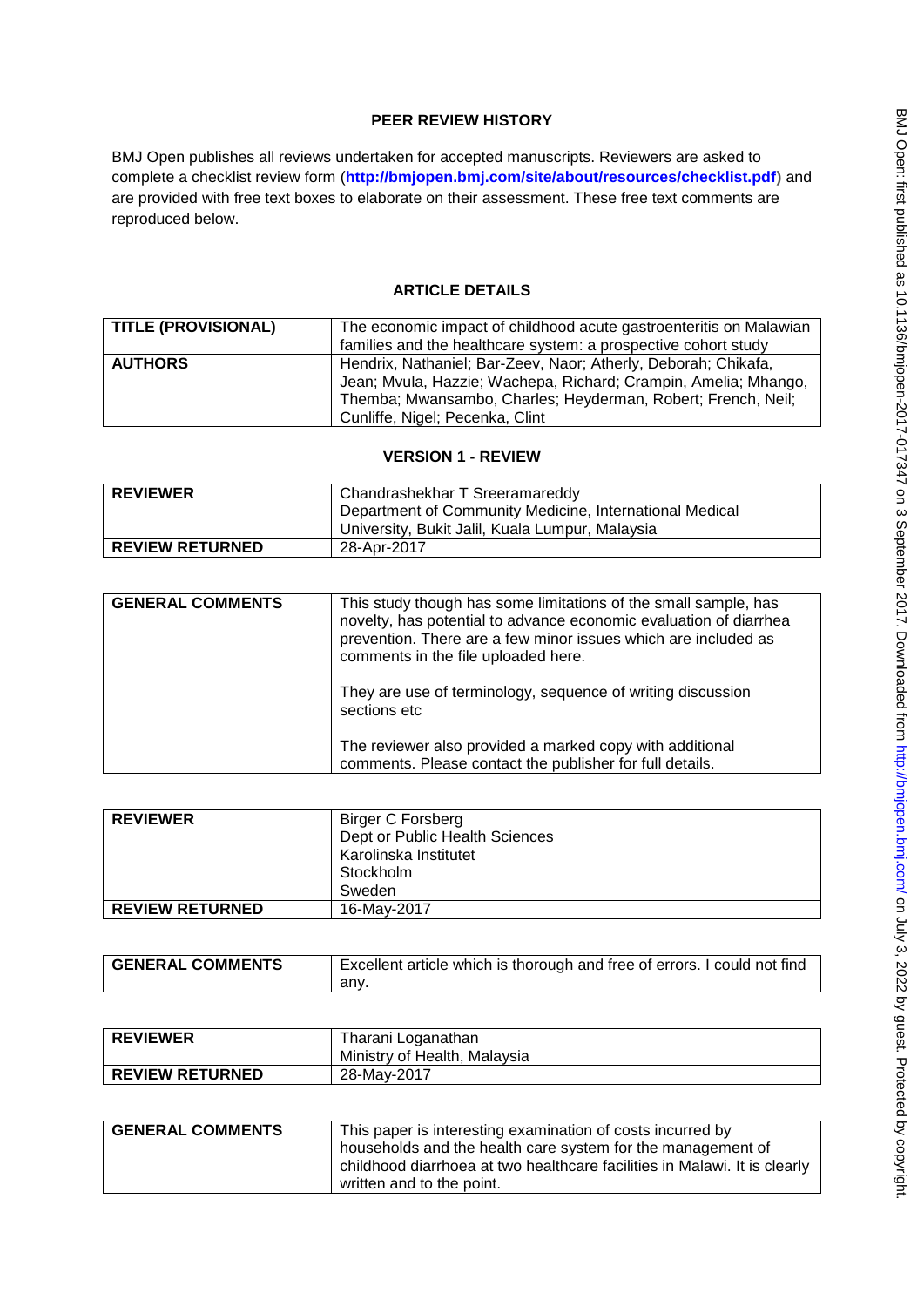| Here are a few minor comments:                                           |
|--------------------------------------------------------------------------|
| 1. The authors mention that rotavirus infection is the most common       |
| cause of childhood diarrhoeal deaths (25%) in Malawi. Rotavirus          |
| vaccine has been introduced in Malawi. It would be useful to note        |
| when rotavirus vaccines were introduced and the current incidence        |
| of rotavirus gastroenteritis in Malawi.                                  |
| 2. Since this study examines household costs of childhood                |
| diarrhoea, it would be more interesting to know more about the           |
| healthcare system and health financing in Malawi.                        |
| a. We are told that both study sites provide inpatient and outpatient    |
| care free of charge, however direct medical expenses of the index        |
| visits are not explained. Are there a consultation or medication fee?    |
| Were the study sites public or private facilities?                       |
| b. Also, the authors should describe direct medical expenses prior to    |
| index visit to the hospital. Do the patients' access care at public or   |
| private facilities, traditional medication practitioners, or pharmacies? |
|                                                                          |

# **VERSION 1 – AUTHOR RESPONSE**

We would like to thank the three reviewers for their consideration of this paper's contents.

We will respond to individual points below:

> There are a few minor issues which are included as comments in the file uploaded here.

The paper attached to this review was titled "Country characteristics and variation in diabetes prevalence among Asian countries." We would appreciate seeing the comments this reviewer provided on our paper and will consider the revisions contained within it when the correct file is uploaded.

> It would be useful to note when rotavirus vaccines were introduced and the current incidence of rotavirus gastroenteritis in Malawi.

We have added this information to line 68 of the revised manuscript.

> We are told that both study sites provide inpatient and outpatient care free of charge, however direct medical expenses of the index visits are not explained.

This information has been added to line 147 of the revised manuscript.

> Also, the authors should describe direct medical expenses prior to index visit to the hospital.

This information was added to line 312 of the revised manuscript.

#### **VERSION 2 – REVIEW**

| <b>REVIEWER</b>        | Chandrashekhar T Sreeramareddy<br><b>International Medical University</b><br>Malavsia |
|------------------------|---------------------------------------------------------------------------------------|
| <b>REVIEW RETURNED</b> | 01-Jul-2017                                                                           |

| <b>GENERAL COMMENTS</b> | Thank you for the revised submission. I cannot remember if there<br>were major issues on the first version or i could see my own or other |
|-------------------------|-------------------------------------------------------------------------------------------------------------------------------------------|
|                         | reviewers' comments. On re-reading the manuscript, authors                                                                                |